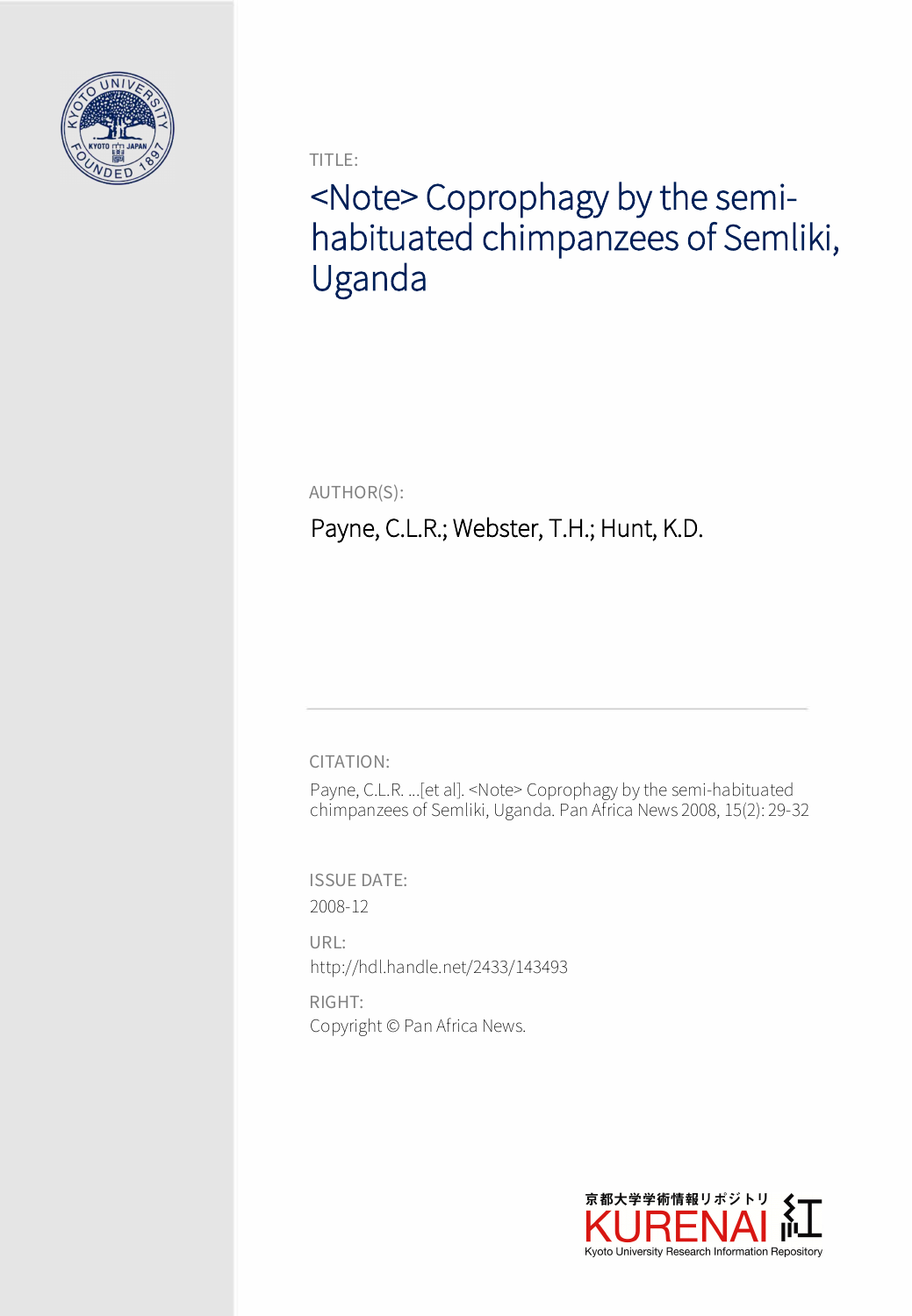# <NOTE> **Coprophagy by the semi-habituated chimpanzees of Semliki, Uganda**

*C.L.R. Payne<sup>1</sup> , T.H. Webster1,2 and K.D. Hunt3*

- *1.* Leverhulme Centre for Human Evolutionary Studies, University of Cambridge
- *2.* Departments of Anthropology and Zoology, Miami University
- *3.* Department of Anthropology, Indiana University

### **INTRODUCTION**

This report adds to the growing published literature on coprophagy in wild chimpanzees. We present observational and circumstantial evidence of this behavioural pattern, and test the utility of current hypotheses for explaining coprophagy in wild chimpanzees.

Eating one's own feces (autocoprophagy) and eating the feces of others (allocoprophagy) occurs in wild populations throughout the animal kingdom<sup>1</sup>. Yet in apes, coprophagy is commonly considered to be abnormal behaviour in captive populations. It often appears in lists of problematic behaviours<sup>2,3</sup>, and is thought to be a response to boredom or stress<sup>4</sup>.

Yet wild chimpanzee populations also engage in coprophagy: Autocoprophagy has now been reported from several long term study groups, including Assirik<sup>5</sup>, Gombe<sup>6</sup>, Mahale<sup>7</sup>, Bossou<sup>8</sup>, and Fongoli (Bertolani et al., unpublished data). Interspecific allocoprophagy has been reported from Kibale, where chimpanzees consume elephant dung<sup>9</sup>. The cause of this pattern remains uncertain, but several hypotheses have been proposed.

- (a) Boredom: Commonly cited as a factor inducing coprophagy in captivity<sup>4</sup>, it has also been suggested to explain wild gorilla coprophagy during long periods of heavy rain when foraging activities are reduced $10$ .
- (b) Insufficient roughage: Lack of "wadging" materials (such as fibrous leaves) in the diet of captive chimpanzees may increase the frequency of coprophagy $^{11}$ .
- (c) Provision of essential nutrients: Some captive groups of largely herbivorous gorillas may engage in coprophagy in order to gain Vitamin B12 which is present only in animal matter<sup>12</sup>.
- (d) Food scarcity: At Gombe, coprophagy occurred during a period of fruit scarcity, after an unusually dry season<sup>6</sup>. The pressures of foraging in a food-scarce environment may increase coprophagy.
- (e) Reingesting hard seeds: Coprophagy may be adaptive when groups feed on fruits with seeds that pass through the gut whole, but then can be split open and reingested after coprophagy. Free-ranging chimpanzees in the Republic of Congo regularly engaged in coprophagy when feeding on *Dialium*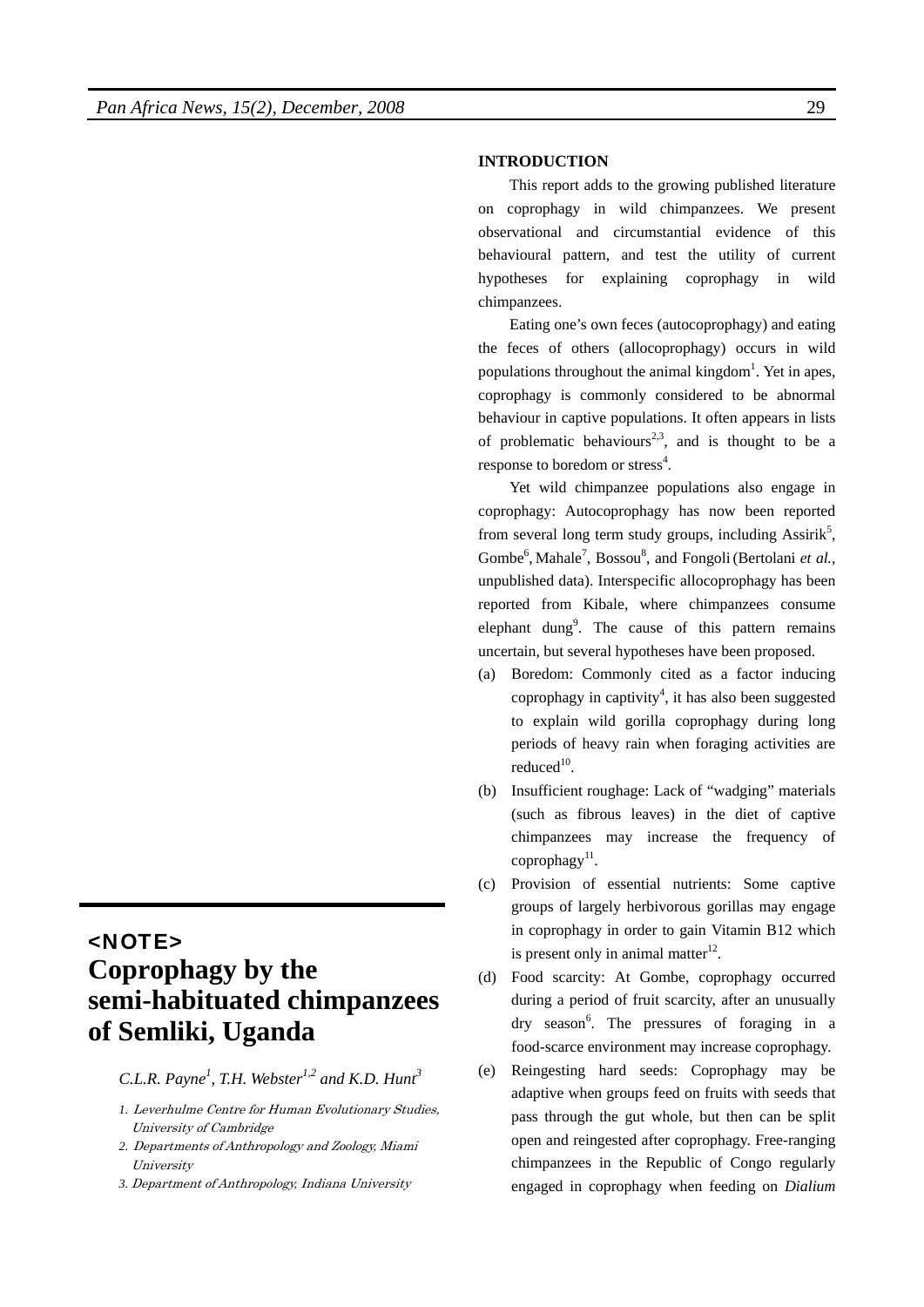16 *Pan Africa News, 15(2), December, 2008*

seeds, which were found both whole and fragmented in  $feces^{13}$ . Chimpanzees at Assirik extract and eat baobab (*Adansonia digitata*) seeds from their feces<sup>5</sup>. Allocoprophagy in Kibale is positively correlated with the presence of hard seeds in the elephant dung<sup>9</sup>. In Mahale, an individual showed coprophagy after eating *Saba florida*<sup>7</sup> , a species with hard seeds that are ingested whole.

(f) Culture: Nash *et al.*<sup>3</sup> presented evidence suggesting that coprophagy may be a socially learned behaviour in captive chimpanzee groups.

#### **METHODS**

The Toro-Semliki Reserve is in western Uganda, near the eastern edge of the Great Rift Valley (0°50' to  $1°05'$  N,  $30°20'$  to  $30°35'E$ ), and supports several chimpanzee communities $14$ . Habituation efforts have been ongoing since  $1996^{15}$ , and progress is being made.

We made observations and collected fecal samples opportunistically from May–November 2008. Feces were washed and sieved through a 1 mm mesh, and the contents recorded.

## **RESULTS**

We saw five episodes of autocoprophagy during the study period (See details in Table 1). No allocoprophagy was observed directly, but circumstantial evidence of coprophagy comes from one case of discarded (presumably spat-out) seeds (Table 1), and from seed fragments in eight fecal samples (Table 2).

At least three individuals, including adult and juvenile males, showed coprophagy (Table 1). Individuals were observed to defecate directly into their own hand and raise the feces to their mouth. They then manipulated the feces in their mouths using their lips, spitting out seeds and indeterminate fecal matter. These cases occurred when groups ate low-quality food items, such as bark, pith and seeds (Table 1). Case 6 occurred when at least one individual was in poor health, as evidenced by vomit found on leaves, although no evidence of disease or infection was found at any other time during the study.

The presence of seed fragments in feces may be indirect evidence of coprophagy, because the apes were never seen or heard to crush the hard *Saba florida* seeds when eating the fruits whole. In every case in which coprophagy was observed, we could hear the sounds of

| Case<br>No. | Date     | Min.<br>group<br>size | <b>Other food items</b>                                       | Individual    | <b>Duration of</b><br>coprophagy<br>(min) | <b>Duration of</b><br>observation<br>(min) | <b>Other notes</b>                                                                                                                         |
|-------------|----------|-----------------------|---------------------------------------------------------------|---------------|-------------------------------------------|--------------------------------------------|--------------------------------------------------------------------------------------------------------------------------------------------|
| 1           | 21.07.08 | 2                     | Cynometra<br>alexandri<br>bark/cambium                        | Juvenile male | 32                                        | 75                                         | Same individual as<br>Case 4.                                                                                                              |
| 2           | 08.08.08 | 6                     | Phoenix reclinata<br>pith, Cynometra<br>leaves                | Adult male    | 8                                         | 78                                         |                                                                                                                                            |
| 3           | 14.08.08 | 25                    | Cynometra<br>alexandri pods,<br>Cola gigantea<br>bark/cambium | Unknown       | Unknown                                   | 186                                        | Circumstantial<br>evidence: two<br>moist seeds (sp.<br><i>indet.</i> ) smelling of<br>feces fell to the<br>ground below one<br>individual* |
| 4           | 21.08.08 | 2                     | Cynometra pods,<br>Acacia<br>bark/cambium                     | Juvenile male | 11                                        | 22                                         | Same individual as<br>Case 1.                                                                                                              |
| 5           | 05.09.08 | 9                     | Cola gigantea bark                                            | Adult male    | 1                                         | 141                                        |                                                                                                                                            |
| 6           | 06.09.08 | 20                    | Phoenix reclinata<br>pith, Cola gigantea<br>bark/cambium      | Juvenile male | 30                                        | 103                                        | Vomit found on<br>leaves below group                                                                                                       |

**Table 1.** Observed cases of coprophagy by Semliki chimpanzees.

\* Case for coprophagy is strengthened by the fact that not only were the chimpanzees not seen to eat these seeds that morning, but also had spent the observation period (from un-nesting) in gallery forest, where this species was not commonly found.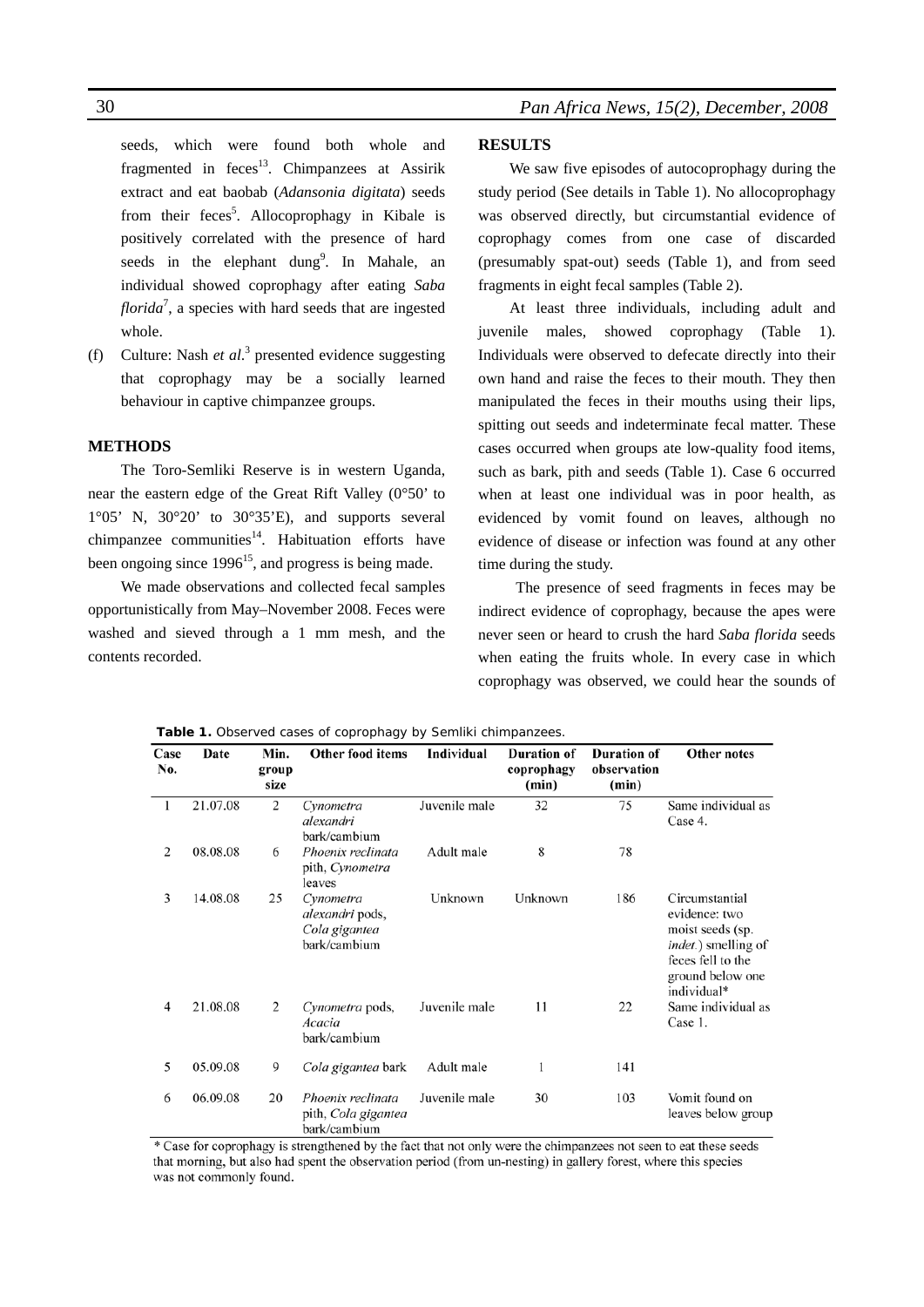| Fecal No. | Date     | Other identified food items found                                                               |
|-----------|----------|-------------------------------------------------------------------------------------------------|
| 60        | 10.07.08 | 6 Beilschmiedia ugandensis seeds, 2 Rhus natalenis seeds, 33 Saba florida seeds,<br>fiber "few" |
| 75        | 22.07.08 | 3 Saba florida seeds, 3 Hymenoptra larvae, fiber "common"                                       |
| 87        | 11.08.08 | Weaver ants, fiber "few", Ficus sp. "abundant", Cynometra alexandri<br>"common"                 |
| 96        | 23.08.08 | green leaf "few"                                                                                |
| 99        | 25.08.08 | Cynometra alexandri "few", Ficus mucosa "abundant", fiber "few", green leaf<br>"few"            |
| 101       | 28.08.08 | Weaver ants "few", fiber "abundant", fruit skin "few"                                           |
| 102       | 30.08.08 | Fiber "abundant", fruit skin "common"                                                           |
| 103       | 30.08.08 | Weaver ants "few"                                                                               |

**Table 2.** Chimpanzee fecal samples containing *Saba florida* seed fragments.



**Fig. 1.** Indirect evidence of coprophagy from fecal analysis: *S. florida* consumption.

seeds being crunched and cracked. We presumed these to be *Saba,* since these seeds were predominant and were found more consistently in fecal samples than any other seeds during the study period. We found crushed seeds in samples in the latter half of the *Saba* fruiting season (Fig. 1), shortly before *Saba* seeds disappeared from feces altogether.

The decline in the presence of whole seeds and increase in the presence of fragments in feces between Weeks 1–8 and Weeks 9–16 (Fig. 1) differs significantly from chance  $(X^2_{(df=1)} = 10.7, N=78, p<0.01)$ .

### **DISCUSSION**

The hypotheses (a)–(b) cannot explain coprophagy by the Semliki chimpanzees. (a): Unlike barren captive environments, the habitat at Semliki reserve is rich and stimulating; the chimpanzees engage in various kinds of extractive foraging. (b): Fibrous materials often feature in the diet of the Semliki chimpanzees<sup>14</sup>, and were consumed during every case of observed coprophagy. (c): Insects occurred regularly in fecal samples at Semliki during the study period, so coprophagy need not supply Vitamin B12.

Instead, hypotheses (d) and (e) seem likely variables which may interact to cause the chimpanzees of Semliki to engage in coprophagy. Given the significant relationship between the presence of crushed seeds in feces and declining *Saba* availability, we propose a tentative hypothesis that coprophagy in Semliki chimpanzees is caused by the pressure to exploit added